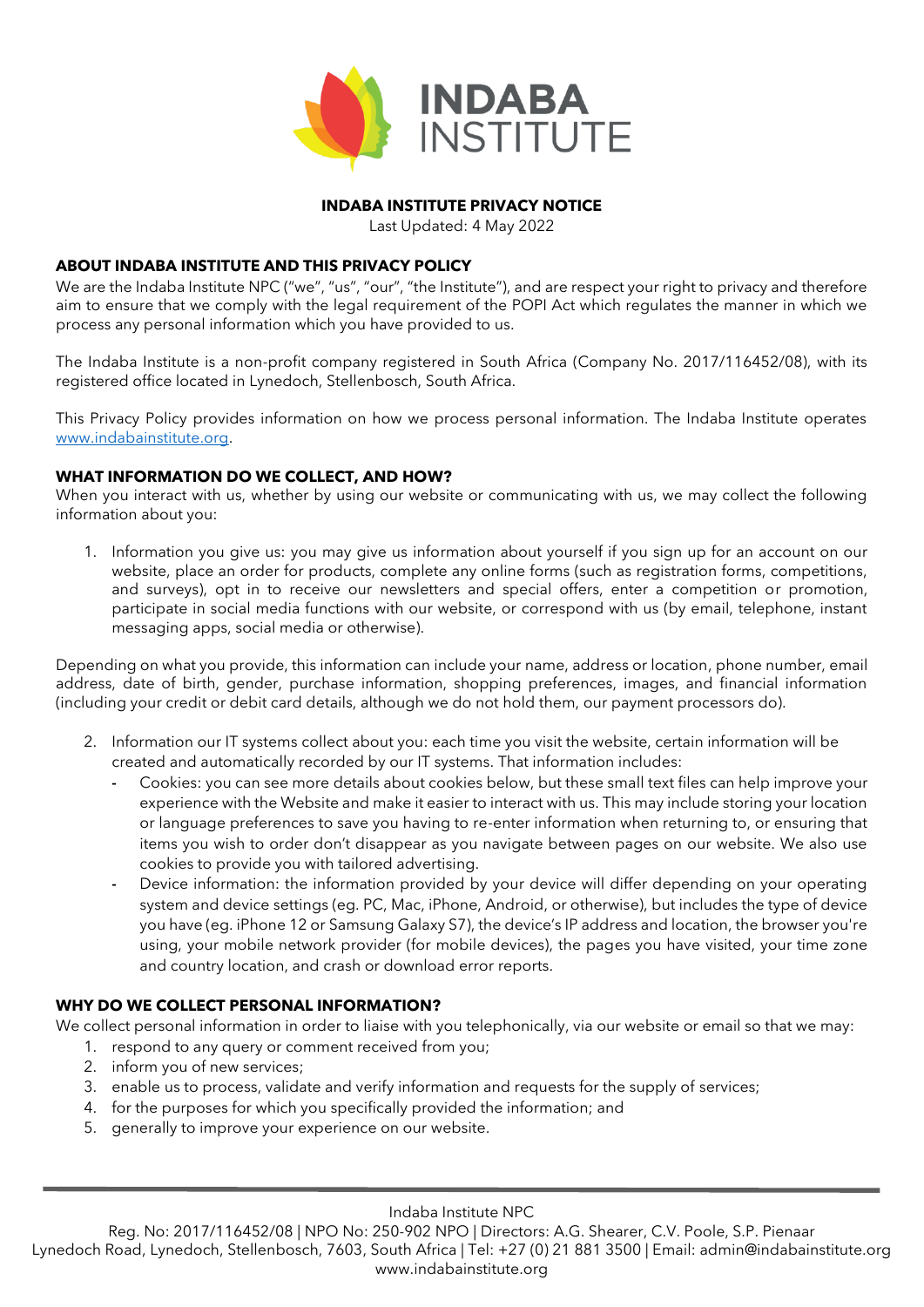

## **MINORS**

If you are under 18 years of age (minor), we will require the consent of your parent or guardian before we process such personal information.

### **PROCESSING OF INFORMATION**

We will share your personal information:

- 1. in order to comply with applicable law or with legal process served on the Indaba Institute;
- 2. in order to protect and defend the rights or property of the Indaba Institute; and
- 3. with employees and/or third parties who assist us in providing services to you and thus require your personal information in order to render a proper and efficient service. We will ensure that all such employees and third-party service providers, having access to your personal information, are bound by confidentiality agreements.

### **SECURITY MEASURES**

We will:

- 1. treat your personal information as strictly confidential;
- 2. take appropriate technical and organisational measures to ensure that your personal information is kept secure and is protected against unauthorised or unlawful processing, accidental loss, destruction or damage, alteration, disclosure or access;
- 3. promptly notify you if we become aware of any unauthorised use, disclosure or processing of your personal information;
- 4. provide you with reasonable evidence of our compliance with our obligations under this policy on reasonable request; and
- 5. We will not retain your personal information longer than the period for which it was originally required, unless we are required by law to do so, or you consent to us retaining such information for a longer period.

ALTHOUGH WE TAKE THE AFOREMENTIONED PRECAUTIONS IN PROTECTING YOUR PERSONAL INFORMATION, WE SHALL HOWEVER NOT BE LIABLE FOR ANY LOSS OR DAMAGE, HOWSOEVER ARISING, SUFFERED AS A RESULT OF THE DISCLOSURE OF SUCH INFORMATION IF BEYOND OUR REASONABLE CONTROL.

### **COOKIES**

You are aware that information and data is automatically collected through the standard operation of the Internet servers and through the use of "cookies." "Cookies" are small text files a website can use to recognise repeat users, facilitate the user's ongoing access to and use of the website and allow a website to track usage behaviour and compile aggregate data that will allow content improvements and targeted advertising. Cookies are not programs that come onto your system and damage files. Generally, cookies work by assigning a unique number to you that has no meaning outside the assigning site. If you do not want information collected through the use of cookies, there is a simple procedure in most browsers that allows you to deny or accept the cookie feature; however, you should note that cookies may be necessary to provide you with certain features (e.g., customized delivery of information) available on our website.

### **YOUR RIGHTS**

You have the right at any time to:

- 1. rectify the Personal Information collected by us;
- 2. object to the processing of Personal Information (subject to legislation);
- 3. request the return or destruction of Personal Information (subject to legislation);
- 4. lodge a complaint with the Institute.

Indaba Institute NPC

Reg. No: 2017/116452/08 | NPO No: 250-902 NPO | Directors: A.G. Shearer, C.V. Poole, S.P. Pienaar Lynedoch Road, Lynedoch, Stellenbosch, 7603, South Africa | Tel: +27 (0) 21 881 3500 | Email: admin@indabainstitute.org www.indabainstitute.org